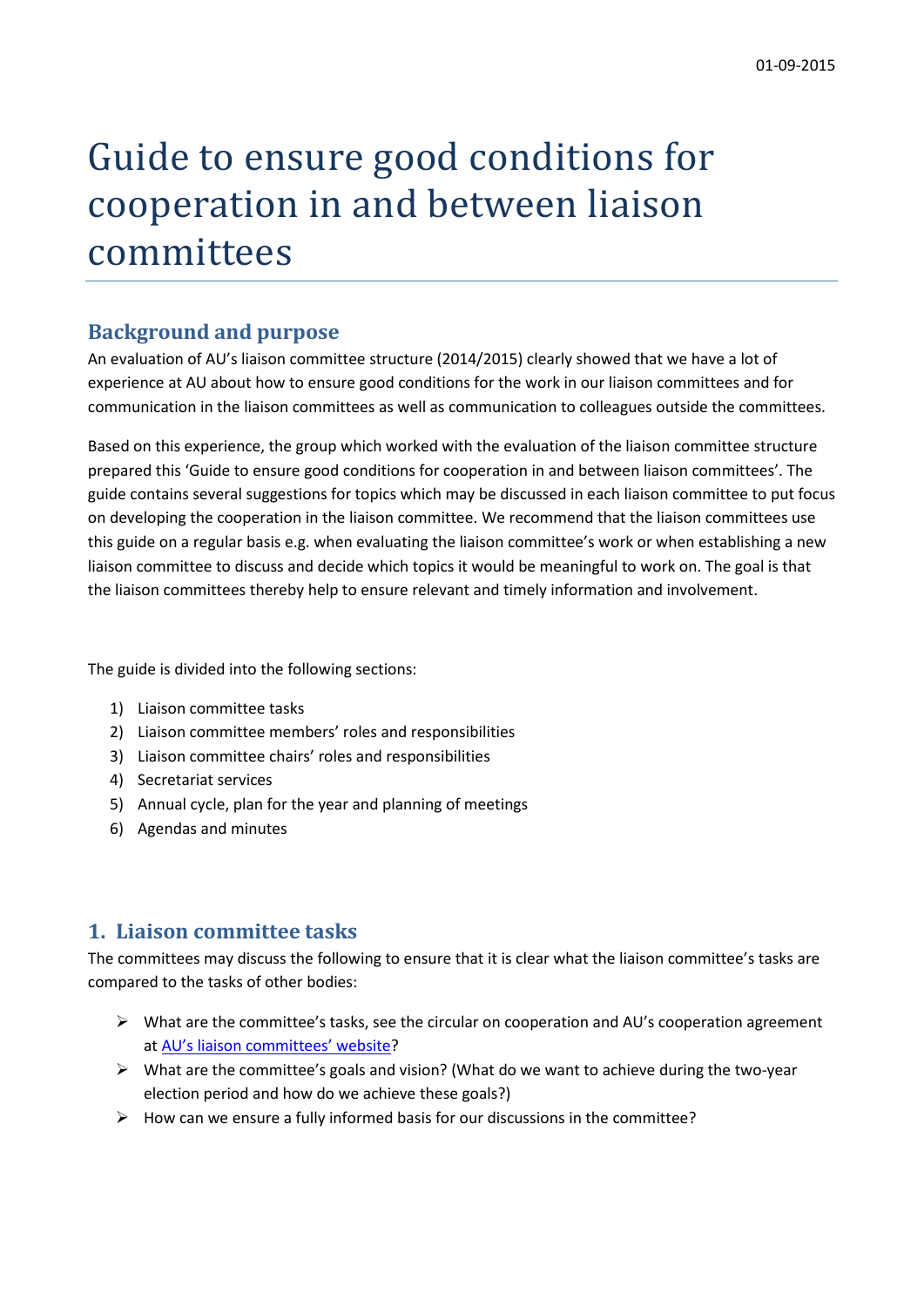## **2. Liaison committee members' roles and responsibilities**

The following topics may be discussed in the liaison committees to make committee members' responsibilities and tasks clear:

- $\triangleright$  What does it mean to be a member of a liaison committee?
- $\triangleright$  What is expected of the committee members and what is their responsibility?
- $\triangleright$  How do committee members prepare for the meetings?
- $\triangleright$  How do the liaison committee members contribute to interesting and relevant items on the agenda?
- $\triangleright$  How do the committee members want to communicate internally in the liaison committee including possible use of intranet?
- $\triangleright$  How to communicate to colleagues who are not members of the liaison committee?
- $\triangleright$  How to inform about relevant topics from other forums e.g. the occupational health and safety committees, departmental forums, the academic councils etc. (e.g. an information item on the agenda, links in the minutes etc.)?

Decisions on the topics above may be added to the committee's rules of procedure, if relevant.

#### **3. Liaison committee chairs' roles and responsibilities**

When establishing the liaison committee, the following may be discussed to make the role and responsibility of the liaison committee chair clear:

- $\triangleright$  How to communicate to employees who are not members of the committee?
- $\triangleright$  How to ensure timely, relevant and receiver-oriented communication?
- $\triangleright$  How to schedule meetings on an annual basis including preparatory meetings?
- $\triangleright$  How to schedule and coordinate the plan for the year and the annual cycle with other forums at the same level (e.g. FSU's coordination with FAMU and the academic council or LSU's coordination with LAMU and departmental forums)? This may take place at an annual coordination meeting between the committee chairs.
- $\triangleright$  How does the chair of the committee contribute with items for the agenda and how can colleagues, who are not members of the committee, become involved in this?
- $\triangleright$  Meeting format. The tool to create better meetings which can be found on the AU Culture [and Well-being website](http://medarbejdere.au.dk/administration/hr/arbejdsmiljoe/au-anbefalinger-og-nyheder/au-kultur-og-trivsel/) may be used for inspiration.

Decisions on the topics above may be added to the committee's rules of procedure, if relevant.

#### **4. Secretariat services**

The liaison committee may discuss the following to ensure the best possible administrative support of the committee:

- $\triangleright$  What does the committee consider to be good secretariat services?
- $\triangleright$  The degree of proactivity in connection with acquiring items for the agenda from the chair of the committee.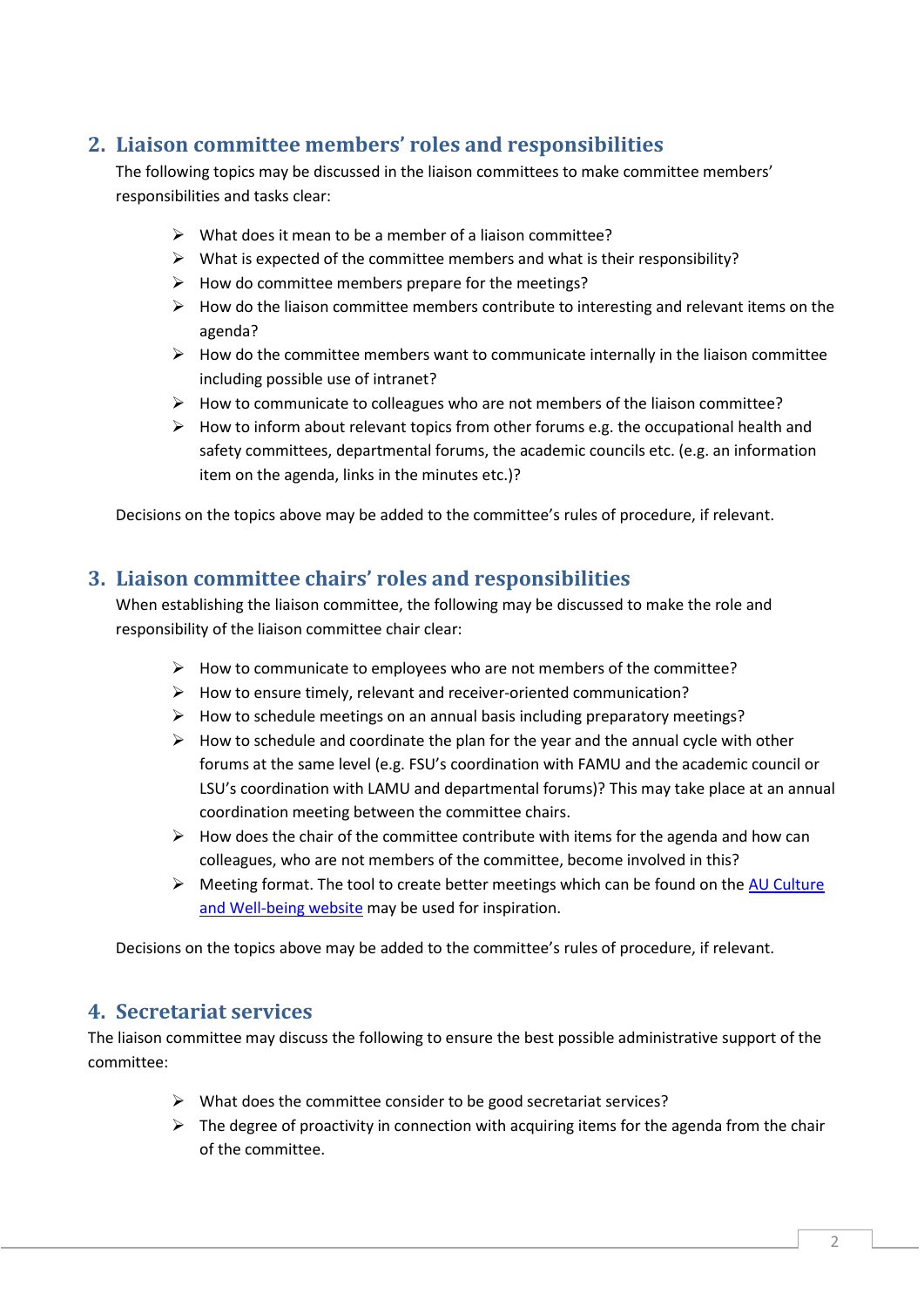$\triangleright$  What does the committee consider to be good minutes of meetings?

After the discussion of these topics, the chair of the committee should balance expectations with the secretary concerning the committee's requests for secretariat services.

# **5. Annual cycle, plan for the year and planning of meetings**

The annual cycle is an outline of tasks that should be discussed by the committee at regular intervals (e.g. once a year, once every six months etc).

The plan for the year is an outline of the current year's committee tasks, i.e. tasks which are part of the annual cycle as well as other tasks which the committee has decided to put on the agenda during the year as well as tasks which are sent to the committee from others outside the committee.

It may be an advantage for the liaison committee to prepare an annual cycle of events which occur on an annual basis as well as a plan for the year which outlines the committee's work for the current year/current election period including planning of meetings and meeting contents.

The following suggestions for discussions may be used:

- $\triangleright$  How to coordinate the plan for the year and the annual cycle with the other liaison committees at the faculty/in the administration as well as other forums which discuss the same topics as the liaison committee?
- $\triangleright$  How to make the plan for the year and the annual cycle available to colleagues who are not members of the liaison committee as well as to other liaison committees and other bodies?
- $\triangleright$  What should be the theme for any joint annual meeting with the occupational health and safety committee?
- $\triangleright$  How long before the meeting should meeting invitations be sent out and how to coordinate with meetings in other forums?

#### **6. Agendas and minutes**

In order to ensure optimum preparation for meetings, we recommend:

- $\triangleright$  That it is stated whether an item on the agenda is for information or for discussion.
- $\triangleright$  That the items on the agenda include a purpose/motivation.

In addition, the individual liaison committee may discuss the following:

- $\triangleright$  How agendas, documents and minutes become available to employees who are not members of a liaison committee.
- $\triangleright$  What should be the deadline for sending out agendas, documents and minutes?
- $\triangleright$  How to communicate to international members of staff?